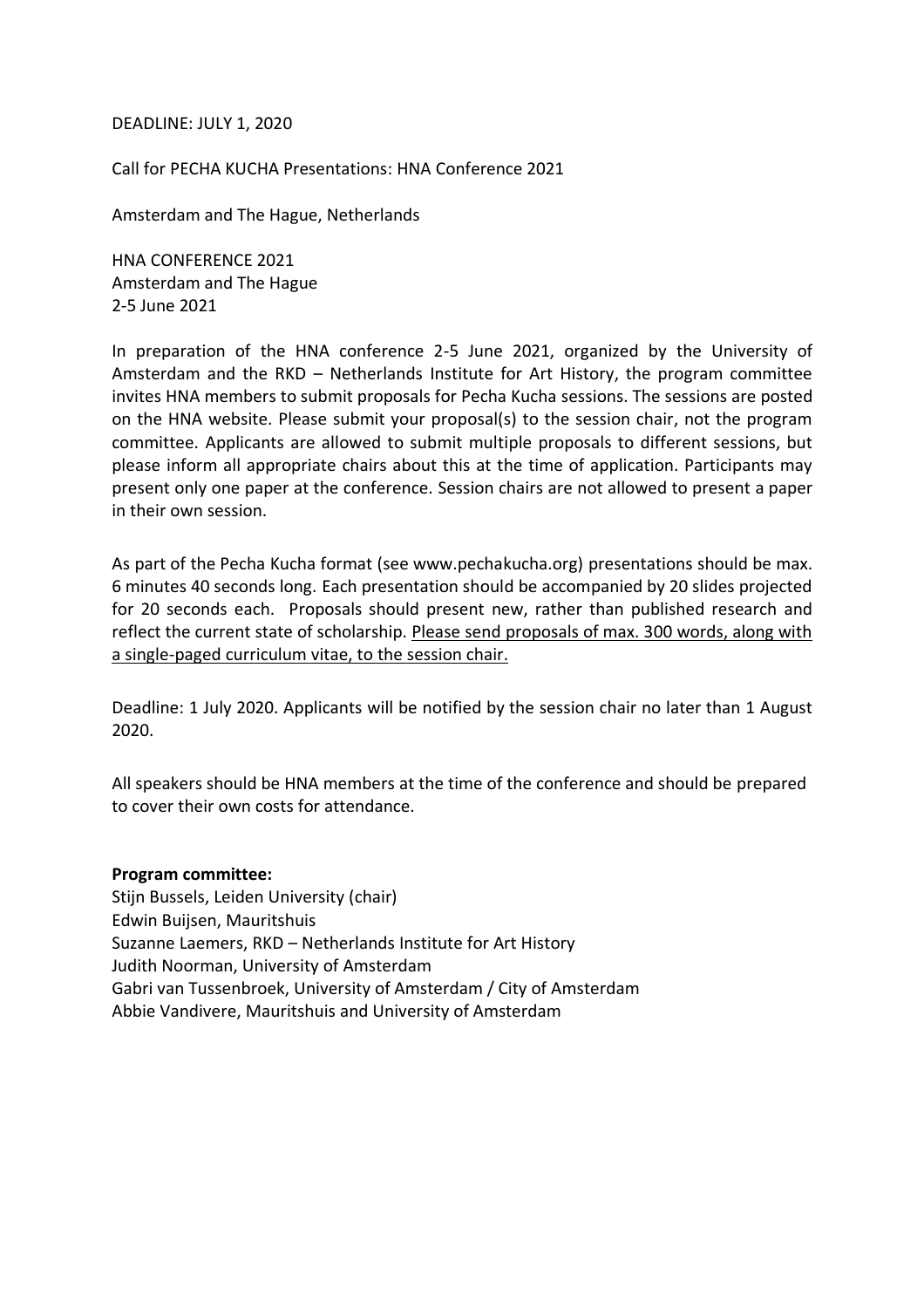# A PECHA KUCHA FOR EMERGING SCHOLARS

# **Mapping the Future of Research in Netherlandish Art**

### **SESSION ORGANIZER**

**Lara Yeager-Crasselt**, The Leiden Collection, New York, yeagercrasselt@gmail.com

After an inaugural—and inspiring—Pecha Kucha for Emerging Scholars at the HNA Conference in 2018, this session returns to invite scholars in the early stages of their careers to present their current research, share new ideas, and receive suggestions for future development. All topics are welcome!

Applicants should be PhD candidates or recent graduates (PhD 2016 or later), working on their first major project or publication.

You may speak informally or prepare a text, but please note that the time limit will be strictly enforced. Your presentation should summarize your dissertation or project, highlighting what you think the major contribution will be and key questions that remain to be pursued. Time will be allowed for discussion and feedback.

Along with their short abstract and CV, PhD candidates should provide the name and contact information of their supervisor, who may be contacted to provide a reference.

# A PECHA KUCHA FOR STUDENTS AND EMERGING PROFESSIONALS

# **Innovation**

Sponsored by the Center for Netherlandish Art

# **SESSION ORGANIZER**

**Christopher Atkins**, Center for Netherlandish Art, Museum of Fine Arts, Boston, catkins@mfa.org

In his groundbreaking work, Michael Montias explored the related economic concepts of product innovation and process innovation as applied to seventeenth-century Dutch landscape paintings. As Montias defined the terms, "product innovations generate either totally new products or products whose characteristics depart significantly from those known in the past. Process innovations lower the costs or otherwise improve the technology of making products that were already available or whose characteristics are essentially similar."

Following these formulations, this session welcomes proposals that address artistic innovation in early modern northern Europe and/or projects that are rooted in innovative methodologies or means of dissemination. In what ways were individual artists or art